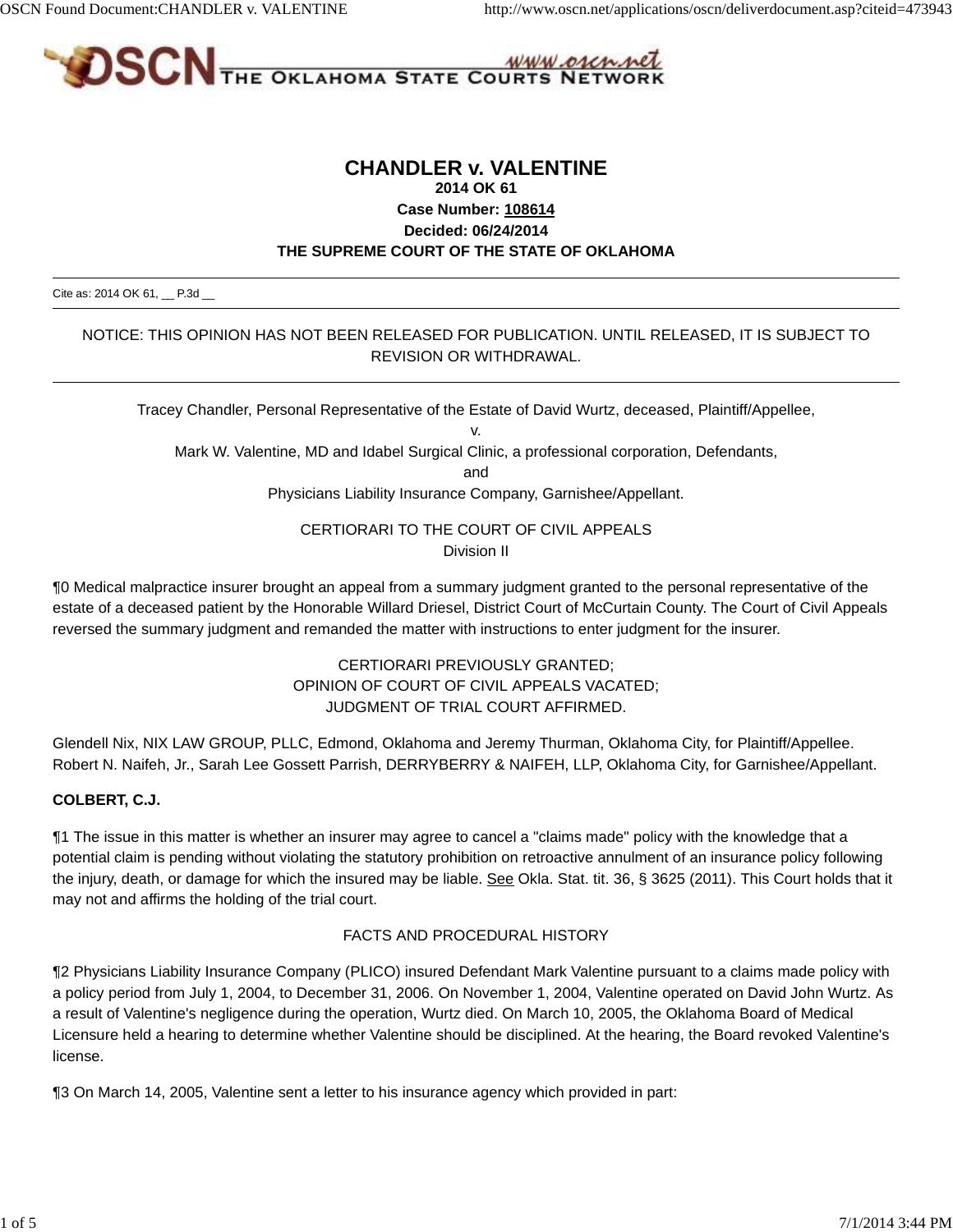As we discussed, I last practiced on November 2, 2004, secondary to health reasons. In December 2004, I renewed my liability insurance policy for 2005, anticipating that I would return to the practice some time within the first several months of this year. This will not be the case, secondary to my licensure having been revoked in the state of Oklahoma. Because of the circumstances and the unexpected financial hardship as a result, I respectfully request that my policy for 2005 be cancelled, and I also request a consideration of receiving a refund of the premium value having been paid for the year 2005. In December, \$6,870.60 was paid as an initial payment for the 2005 policy and in February another \$4,436.85 payment was made.

A few days later, the agency forwarded the letter to PLICO along with a newspaper article dated March 12, 2005, that stated in part:

> The Oklahoma State Board of Medical Licensure and Supervision on Thursday also revoked the license of Idabel physician Dr. Mark Valentine . . ..

. . . .

Valentine of Idabel was cited for performing surgery while impaired by the pain medication Vicodin at McCurtain Memorial Hospital.

The Oklahoma medical board found Valentine guilty of unprofessional conduct, and his medical license was revoked. He can reapply in one year.

PLICO's Vice-President of Underwriting would later state in his deposition that, at the time PLICO cancelled the policy, he was aware of the article and considered the fact that Valentine was no longer licensed in PLICO's decision to cancel the policy.

¶4 On March 22, 2005, PLICO notified Valentine by letter that the policy had been cancelled effective March 10, 2005, with "Company's Decision" stated as the reason for cancellation and offered to sell him tail coverage. That letter was followed by another that addressed the premium refund issues and stated that the policy had been cancelled at Valentine's request. <sup>1</sup> On June 2, 2005, Wurtz' personal representative, Tracey Chandler, filed suit against Valentine and others for the wrongful death of Wurtz. Valentine forwarded the petition and summons served on him to PLICO on July 12, 2005. On July 19, 2005, PLICO sent Valentine a letter denying coverage because the claim was not made until after the policy was cancelled and asserting the policy exclusion for acts performed while under the influence of intoxicating substances. <sup>2</sup>

¶5 Valentine's debts were discharged in bankruptcy on February 1, 2006. Chandler filed a motion for summary judgment against Valentine in August of 2007. Valentine entered into a Consent Judgment with Chandler on December 5, 2007, in the amount of \$2,250,000.00. The trial court granted summary judgment in favor of Chandler and ruled that Valentine was entitled to a set off by virtue of settlements with other parties in the amount of \$1,275,000.00

¶6 Chandler filed garnishment proceedings against PLICO in May of 2008. Chandler asserted that Valentine is indebted to Chandler in the amount of \$975,000.00 plus pre and post judgment interest. PLICO denied any indebtedness asserting a lack of coverage under any insurance policy. Both Chandler and PLICO filed motions for summary judgment in the garnishment action. On July 16, 2010, the trial court entered summary judgment in favor of Chandler, holding that cancellation of the policy violated section 3625 of title 36 and was therefore void.

# STANDARD OF REVIEW

¶7 A motion for summary judgment "should be rendered if the pleadings, the discovery and disclosure materials on file, and any affidavits show that there is no genuine issue as to any material fact and that the movant is entitled to judgment as a matter of law." Okla. Stat. tit. 12, § 2056(C) (2011).

# ANALYSIS

¶8 Resolution of this matter requires an understanding of a "claims made" policy of liability insurance.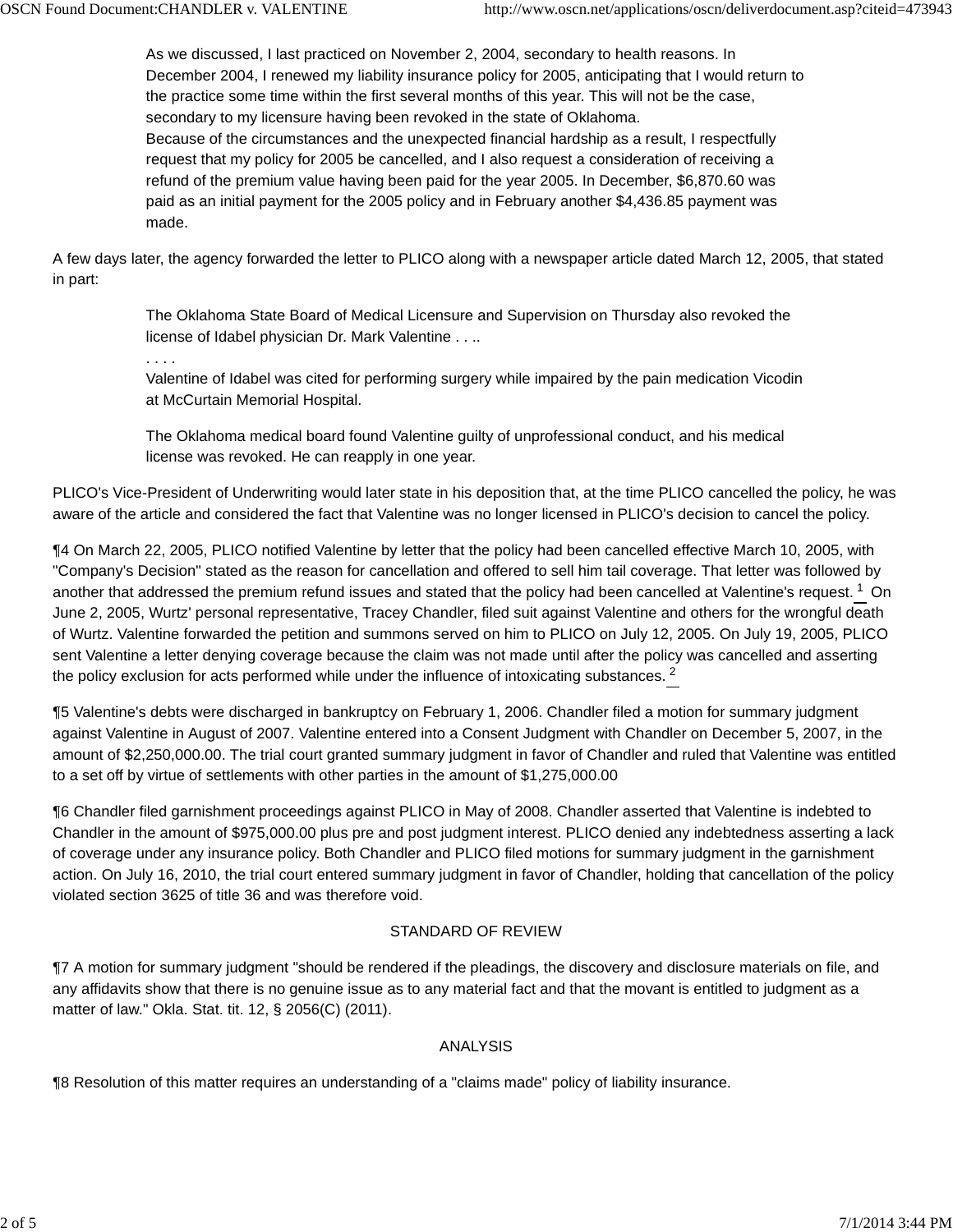Under a claims made policy, coverage is only triggered when, during the policy period, an insured becomes aware of and notifies the insurer of either claims against the insured or occurrences that might give rise to such a claim. . . .

In a 'claims made' policy, the notice is the event that invokes coverage under the policy. Clear notice of a claim or occurrence during the policy period is crucial, because allowing actual notice beyond the policy period would 'constitute an unbargained for expansion of coverage, gratis, resulting in the insurance company's exposure to a risk substantially broader than that expressly insured against in the policy.' [citations omitted] Claims made policies are often a more economical way to provide coverage for risks like professional responsibility, because the notice requirements allow an insurer to 'close its books' on a policy at the expiration date and thus 'attain a level of predictability unattainable under standard occurrence policies.' [citations omitted]

. . . Such a policy reduces the potential exposure of the insurer, thus reducing the policy cost to the insured.

State ex rel. Crawford v. Indemnity Underwriters Ins. Co., 1997 OK CIV APP 39, ¶ 4, 943 P.2d 1099 (quoting LaForge v. Am. Cas. Co., 37 F.3d 580, 583 (10th Cir. 1994).

¶9 "Occurrence liability policies, on the other hand, allow for notice after the term of the insurance contract, so long as the insurable event occurred during the term, because these policies historically covered identifiable events such as collision, fire and war." Id., ¶ 5. "Notice provisions contained in such occurrence policies were 'included to aid the insurer in investigating, settling, and defending claims,' not as a definition of coverage." **Id.** (quoting Slater v. Lawyer's Mut. Ins. Co., 227 Cal. App.3d 1415, 1422, 1423, 278 Cal. Rptr. 479 (1991)).

¶10 The principal advantage of the claims made policy for insurers is the avoidance of "tail liability" during the lapse of time between the date of the liability-producing event and the date of the claim. Carolyn M. Frame, *Claims-Made' Liability* Insurance: Closing the Gaps with Retroactive Coverage, 60 Temple L.Q. 165, 166 & n.7 (1987). Thus, in a claims made policy the risk of tail liability is borne by the insured, absent the purchase of tail coverage for claims filed after the cancellation or termination of a policy. Id. at 182. However, insurers and policies of insurance are at all times subject to the regulation and limitations imposed by the Oklahoma Insurance Code which constitutes all of title 36 of the Oklahoma Statutes. Okla. Stat. tit. 36, § 109 (2011) ("No person shall transact a business of insurance in Oklahoma without complying with the applicable provisions of this Code.").

¶11 The question in this matter is whether section 3625 of the Insurance Code applies to a claims made policy. The section provides:

> No insurance contract insuring against loss or damage through legal liability for the bodily injury or death by accident of any individual, or for damage to the property of any person, shall be retroactively annulled by any agreement between the insurer and the insured after the occurrence of any such injury, death, or damage for which the insured may be liable, and any such attempted annulment shall be void.

Okla. Stat. tit. 36, § 3625 (2011). The provision dates to the enactment of the Insurance Code in 1957.

¶12 PLICO argues that, because the provision predates the wide-spread adoption of claims made policies in Oklahoma, the provision could not have been intended to apply to claims made policies. PLICO further argues that, because the provision makes the "occurrence" of damage or injury the event that triggers its operation, it must be intended to apply only to occurrence policies.

¶13 The primary goal of any statutory analysis is the determination of legislative intent which begins with an examination of the text of the provision. TRW/Reda Pump v. Brewington, 1992 OK 31, 1 5, 829 P.2d 15. The text of section 3625 clearly applies to all contracts that provide insurance coverage for damage, injury, or death. The provision's focus is the protection of injured third parties, not on policy provisions. It limits the ability of the parties to an insurance contract to manipulate the term of policy coverage in a way that deprives an injured third party from asserting a claim. The Oklahoma Legislature has not amended the statute since its adoption in 1957 to limit its operation to occurrence policies and it is not within this Court's purview to do so. However, the difference in the nature of the risks protected by claims made versus occurrence policies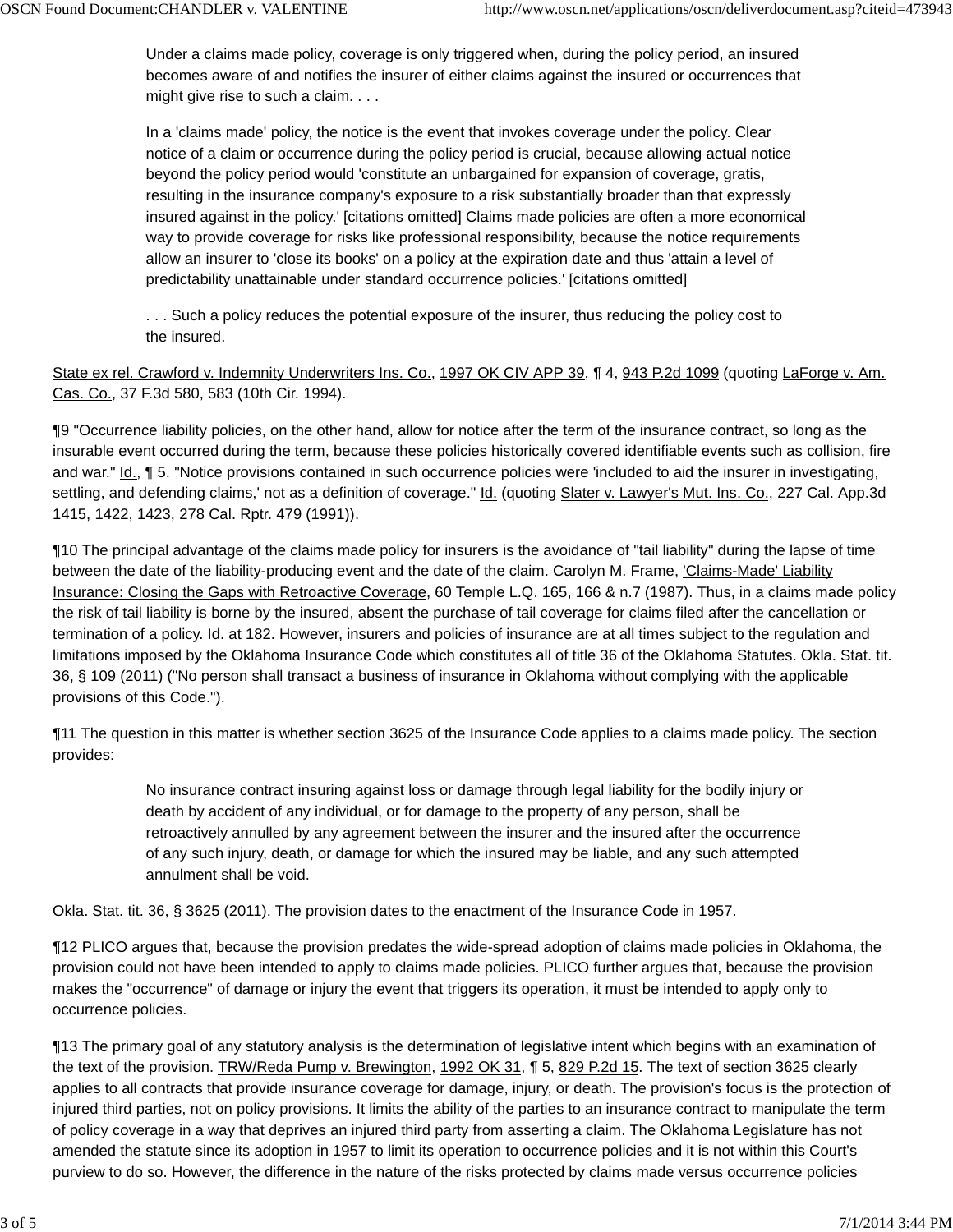requires a slightly different application of the provision to claims made policies.

¶14 As to an occurrence policy, the provision is straightforward because the date of occurrence is fixed by the liabilityproducing event and no agreement to cancel a policy may cut off the right to recover under the policy. Under a claims made policy, however, the date of the claim is unknown and liability generally does not attach until a claim is submitted by the insured. Therefore, section 3625 applies to a claims made policy only when there is an agreement to cancel the policy in a way that cuts off a potential claim and the insurer is actually aware  $^3$  at the time of agreement of the act or acts that will potentially result in a claim. <sup>4</sup> Thus, the question in this matter becomes whether there was an agreement between the insured and the insurer to cancel the policy and whether PLICO knew of the alleged malpractice that could lead to a claim against the policy.

¶15 Faced with difficulty maintaining adequate reserves, PLICO converted its occurrence policies to claims made policies effective July 1, 2004. Under the claims made policies, physicians who wanted to continue PLICO coverage had to agree to thirty-month policies that could be cancelled only in the event of moving the medical practice out of state, death, disability, or retirement. There was no provision for cancellation based on the revocation of a medical license and the parties agree that Valentine had no right to cancel the policy. The parties disagree as to the effect of Valentine's lack of right to cancel the policy. PLICO urges that Valentine's inability to cancel the policy establishes that the cancellation was the unilateral act of the insurer. <sup>5</sup> PLICO's argument ignores the obvious; there was an agreement between the insured and the insurer to cancel the agreement.

¶16 The evidentiary materials attached to the personal representative's motion for summary judgment clearly establish that a written offer was made by the insured to cancel the policy and obtain a refund of policy premiums. It is equally clear that PLICO accepted that offer with actual knowledge of the events that would certainly generate a wrongful death action against the insured. The agreement to cancel, however, was squarely within the statutory prohibition on annulment contained in section 3625 and thus it was void. The policy remained in effect in July, 2005, when the wrongful death action was filed. PLICO's conduct in cancelling the policy, when it knew that the actions of its insured during the policy period would be the basis of an impending claim, indicates, at best, ignorance of the section 3625 prohibition. At worst, it indicates collusion with its insured to deprive the decedent's estate of the benefits of coverage. The trial court was correct to grant summary judgment to the personal representative of the estate.

# CERTIORARI PREVIOUSLY GRANTED; OPINION OF COURT OF CIVIL APPEALS VACATED; JUDGMENT OF TRIAL COURT AFFIRMED.

CONCUR: Colbert, C.J., Reif, V.C.J., Kauger, Watt, Edmondson, Gurich, JJ.

DISSENT: Winchester, Taylor, Combs, JJ.

#### **FOOTNOTES**

# **COLBERT, C.J.**

 $1$  The letter stated:

This letter will serve to advise you that we have cancelled your professional liability policy effective March 10, 2005 per your request as well as the request of your agent, OHA Insurance Agency. Please note that you signed a 30 month commitment with PLICO on June 22, 2004 and the policy referenced above indicated the cancellation provisions. It also indicated that the premiums for 2005 would be fully earned under your cancellation situation.

When your policy was cancelled by PLICO and the cancellation notice was processed by A. I. Credit based on payments made to date, there was a return premium of \$1,986.67. However, the 2005 premium was full[y] earned by PLICO and you would actually owe the remaining premium for 2005 which would total \$37,147. Due to your situation, PLICO is agreeable to applying the \$1,986.67 toward the fully earned premium amount of \$37,147 and forgiving you for the remaining balance of \$35,183.33. Also, PLICO is forgiving you of your 2006 premium which is a part of the same commitment.